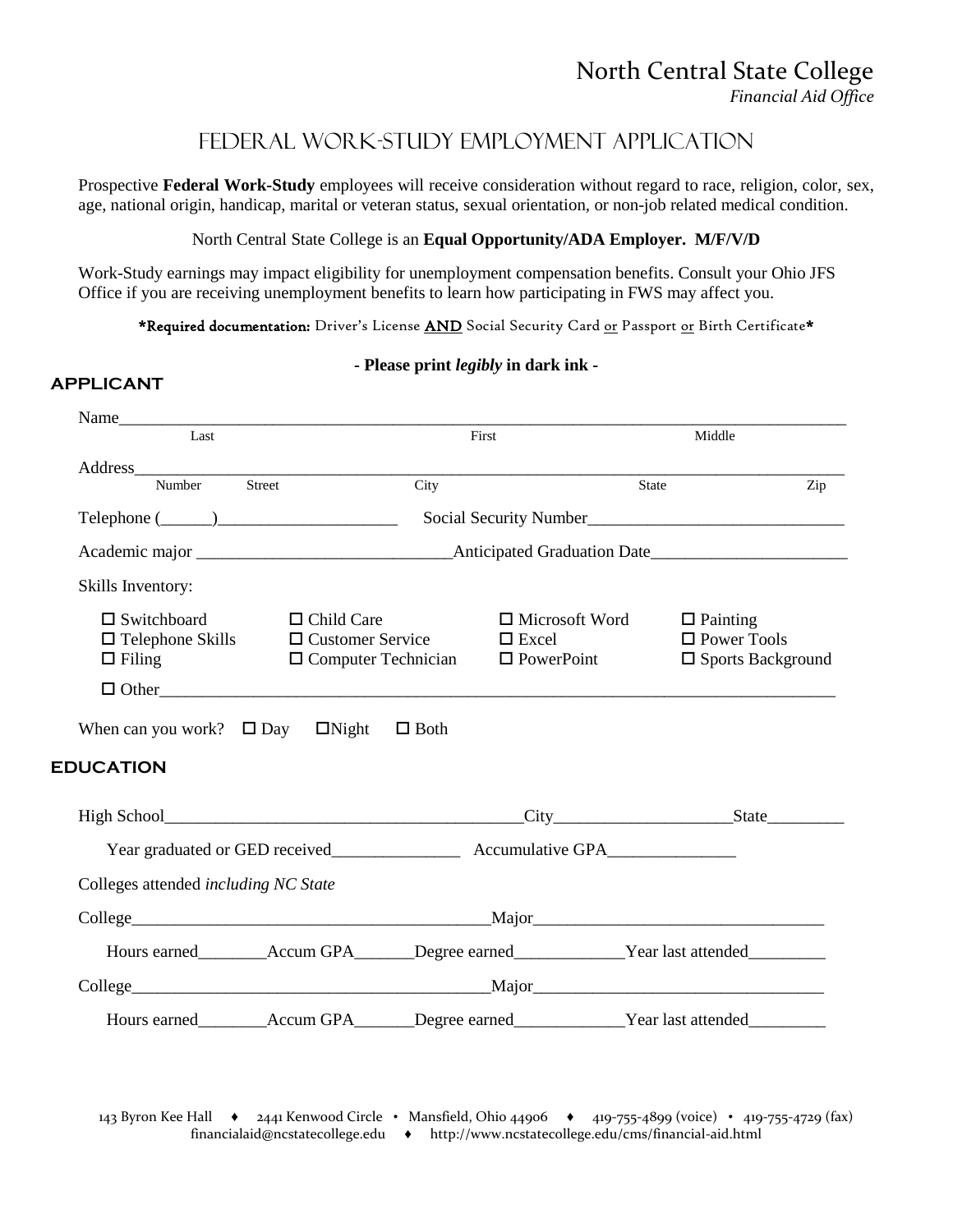REFERENCES - Provide the names, addresses, and phone numbers for three persons not related to you or your previous employment.

| ັ |  |  |
|---|--|--|

## **EMPLOYMENT**

Begin with your most recent position. Include jobs held at NC State. You may include military service and volunteer activities.

| Describe specialized training, apprenticeships, skills, and extra-curricular activities_______________________                     |  |            |              |
|------------------------------------------------------------------------------------------------------------------------------------|--|------------|--------------|
|                                                                                                                                    |  |            |              |
| Have you made contact with a department at the College about being hired?                                                          |  | $\Box$ Yes | $\square$ No |
| If Yes, did the departmental supervisor say he/she had a job for you?                                                              |  | $\Box$ Yes | $\square$ No |
|                                                                                                                                    |  |            |              |
| If No, list, in order of preference, the departments or positions in which you like to work, to answer "any" is not<br>acceptable: |  |            |              |
| $1.$ $2.$ $2.$ $3.$                                                                                                                |  |            |              |

#### **ELIGIBILITY**

Work-Study is a type of federal student aid. Applicants must meet federal aid qualifications in order to be employed in a workstudy position. Those who cease to be employed in work-study do not gain eligibility for unemployment compensation benefits. However, becoming employed in a work-study position may affect eligibility for unemployment benefits currently received. Those receiving unemployment benefits should contact Jobs & Family Services prior to applying for work-study.